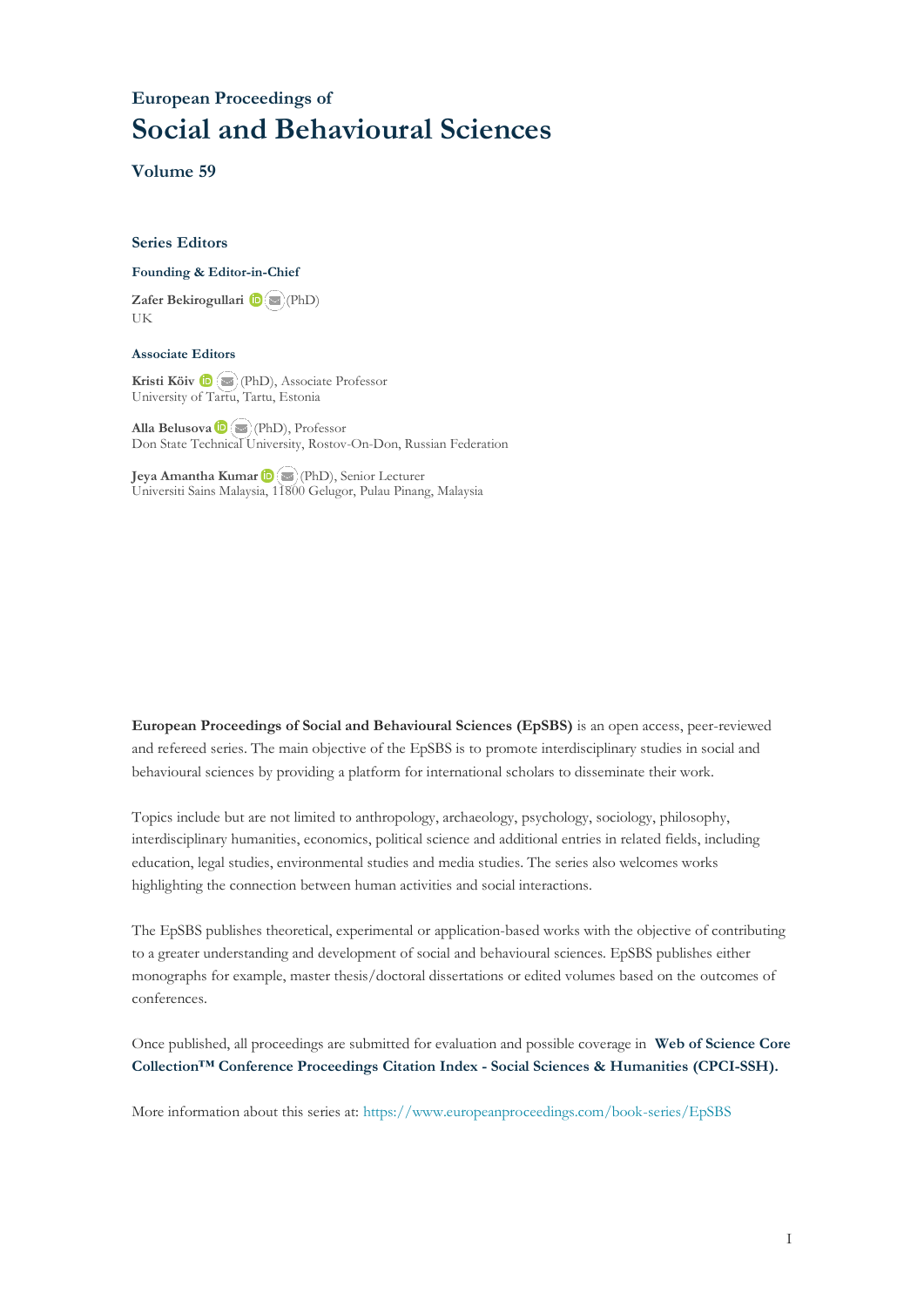# CONTEMPORARY ISSUES OF ECONOMIC DEVELOPMENT OF RUSSIA: CHALLENGES AND OPPORTUNITIES

Selected, peer-reviewed papers from the

International Scientific and Practical Conference "Contemporary Issues of Economic Development of Russia: Challenges and Opportunities" (CIEDR 2018), 12-13 December, 2018, The NovSU School of Economics and Management, Russia

Edited by:

Trifonov Vladimir Alexandrovich

# Editor(s) Affiliation(s):

**Trifonov Vladimir Alexandrovich,** Ph.D. in Economics, Associate Professor, Director of the NovSU School of Economics, Management and Law Yaroslav-the-Wise Novgorod State University, Russian Federation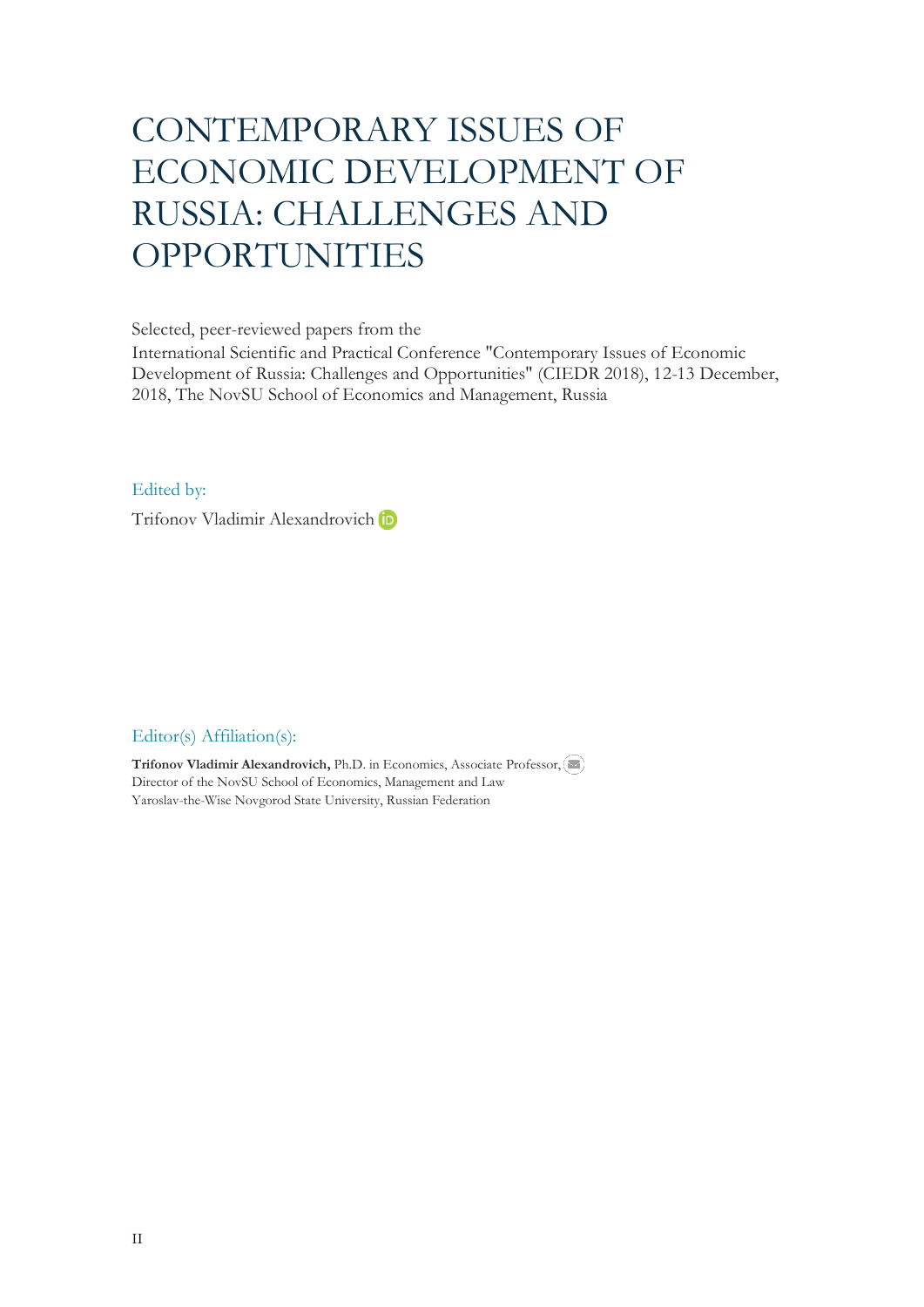

ISSN: 2357-1330 (online).

European Proceedings of Social and Behavioural Sciences

ISBN: 978-1-80296-058-7 (e-book)

CONTEMPORARY ISSUES OF ECONOMIC DEVELOPMENT OF RUSSIA: CHALLENGES AND OPPORTUNITIES

[https://doi.org/10.15405/epsbs\(2357-1330\).2019.4.1](https://doi.org/10.15405/epsbs(2357-1330).2019.4.1)

 $G \odot \odot$ © The Editor(s) and The Author(s) 2019. This is an open access book distributed under the Creative Commons CC License BY-NC-ND 4.0. Unported License, permitting all non-commercial use, distribution, and reproduction in  $\overline{ND}$ any medium, provided the original work is properly cited.

This book is published by the registered company Future Academy which is registered under the ISO London Limited. The registered company address is: 293 Green Lanes, Palmers Green, London, United Kingdom, N13 4XS Reg. Number: 9219513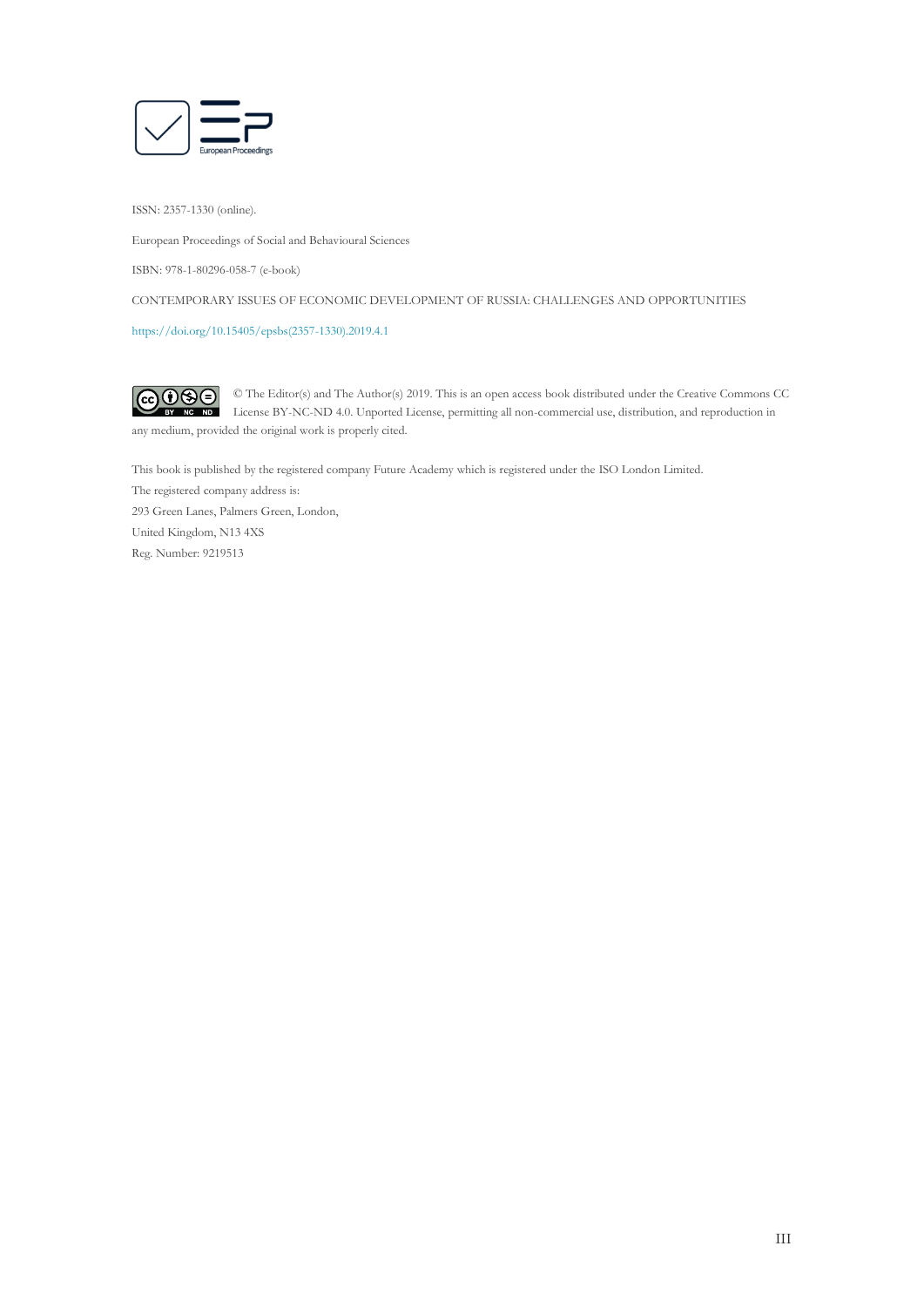# **Chairs**

Chair, Efremenkov Andrey Borisovich, Prof. Dr. *Vice Rector for Scientific Research and Innovative Activities of Novgorod State University, Russia*

# **Program Committee Members**

- Efremenkov, Andrey Doctor of Engineering Science, Associate Professor, Vice-Rector for Research and Innovation, Yaroslav-the-Wise Novgorod State University, chairperson of the program committee (Russia)
- Shabashev, Vladimir Doctor of Economic Sciences, professor at Kemerovo State University (Russia)
- Ivanova, Olga Doctor of Economic Sciences, professor at Kemerovo State University (Russia)
- Parakhina, Valentina Doctor of Economic Sciences, North-Caucasus State University (Russia)
- Bogomazov, Gennady Doctor of Economic Sciences, professor at St. Petersburg State University (Russia)
- Polyakova, Ekaterina Doctor of Engineering Science, professor at European University in St. Petersburg
- Larionova, Nina Doctor of Economic Science, professor at Povolzhsky State Technological University (Russia)
- Kostyaev, Alexander Doctor of Economic Science, professor at St. Petersburg State Agrarian University (Russia)
- Selischeva, Tamara Doctor of Economic Science, professor at St. Petersburg State Economic University (Russia)
- Khoruzhy, Lyudmila Doctor of Economic Science, professor at Russian State Agrarian University - Moscow Timiryazev Agricultural Academy (Russia)
- Voronina, Lyudmila Doctor of Economic Sciences, professor at Department of World Economy and Management, the Kuban State University
- Gushchina, Elena Doctor of Economic Science, professor of World Economy and Economic Theory at Volgograd State Technical University
- Lizunkov, Vladislav PhD in Education, Associate Professor at Yurga Technological Institute of Tomsk Polytechnic University
- Kaiser, Franz Josef Professor at the University of Paderborn (Germany)
- Granberg, Leo Professor at the University of Helsinki (Finland)
- Sartre, Anne-Marie Professor at Uppsala University (Sweden)
- Konstantinov, Sergey Doctor of Economic Science, chair of the Department of Economic Theory at Belarusian State Agricultural Academy (Republic of Belarus)

# **Organizing Committee Members**

- Trifonov, Vladimir Director of the NovSU School of Economics and Management, Chairperson of the Organizing Committee, Ph.D. in Economics, Associate Professor
- Ivanova, Margarita PhD in Economics, chair of Department of Accounting, Analysis and Audit, NovSU School of Economics and Management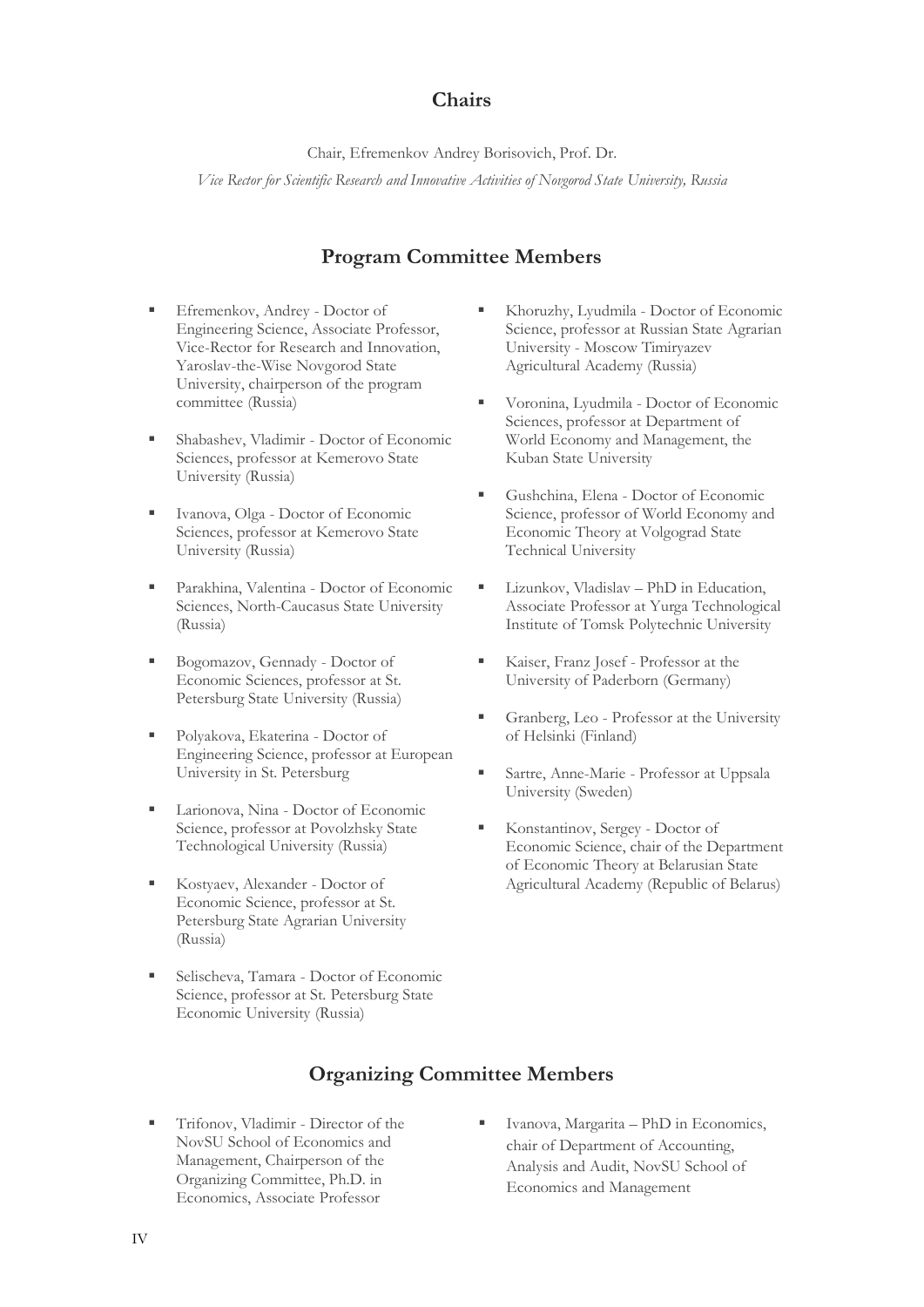- Kudryashova, Тatyana Ph.D. in Economics, Associate professor, chair of Applied Economics Department at NovSU School of Economics and Management, Deputy Chairperson of the Organizing **Committee**
- Fikhtner, Oksana Doctor of Economic Science, chair of Economic Theory Department at NovSU School of Economics and Management
- Omarov, Magomed - Doctor of Economic Science, Professor, chair of Marketing and Human Resources Department at NovSU School of Economics and Management
- Bondarenko, Eugeny Doctor of Engineering Science, Professor, chair of Management and Business Administration Department at NovSU School of Economics and Management
- Timofeeva, Rimma Doctor of Economic Science, prof. at the Management and Business Administration Department, NovSU School of Economics and Management
- Kirkorova, Lyudmila Doctor of Economic Science, professor at Management and Business Administration Department, NovSU School of Economics and Management
- Eldieva, Tatyana Doctor of Economic Science, professor at Finance and Statistics Department, NovSU School of Economics and Management
- Kivarina, Maria Doctor of Economic, Science, professor at Economic Theory Department at NovSU School of Economics and Management
- Grishakina, Nadezhda PhD in Economics, chair of Finance and Statistics Department at NovSU School of Economics and Management
- Yarmolenko, Aleksandr Doctor of Engineering Science, Professor, Chair of Land Resources Management Department at NovSU School of Economics and Management
- Patturi, Yanina PhD in Economics, Associate Professor at Applied Economics Department, NovSU School of Economics and Management
- Vetkina, Anna PhD in Economics, Associate Professor at Economic Theory Department, NovSU School of Economics and Management
- Yurina, Natalia Senior lecturer at Finance and Statistics Department, NovSU School of Economics and Management.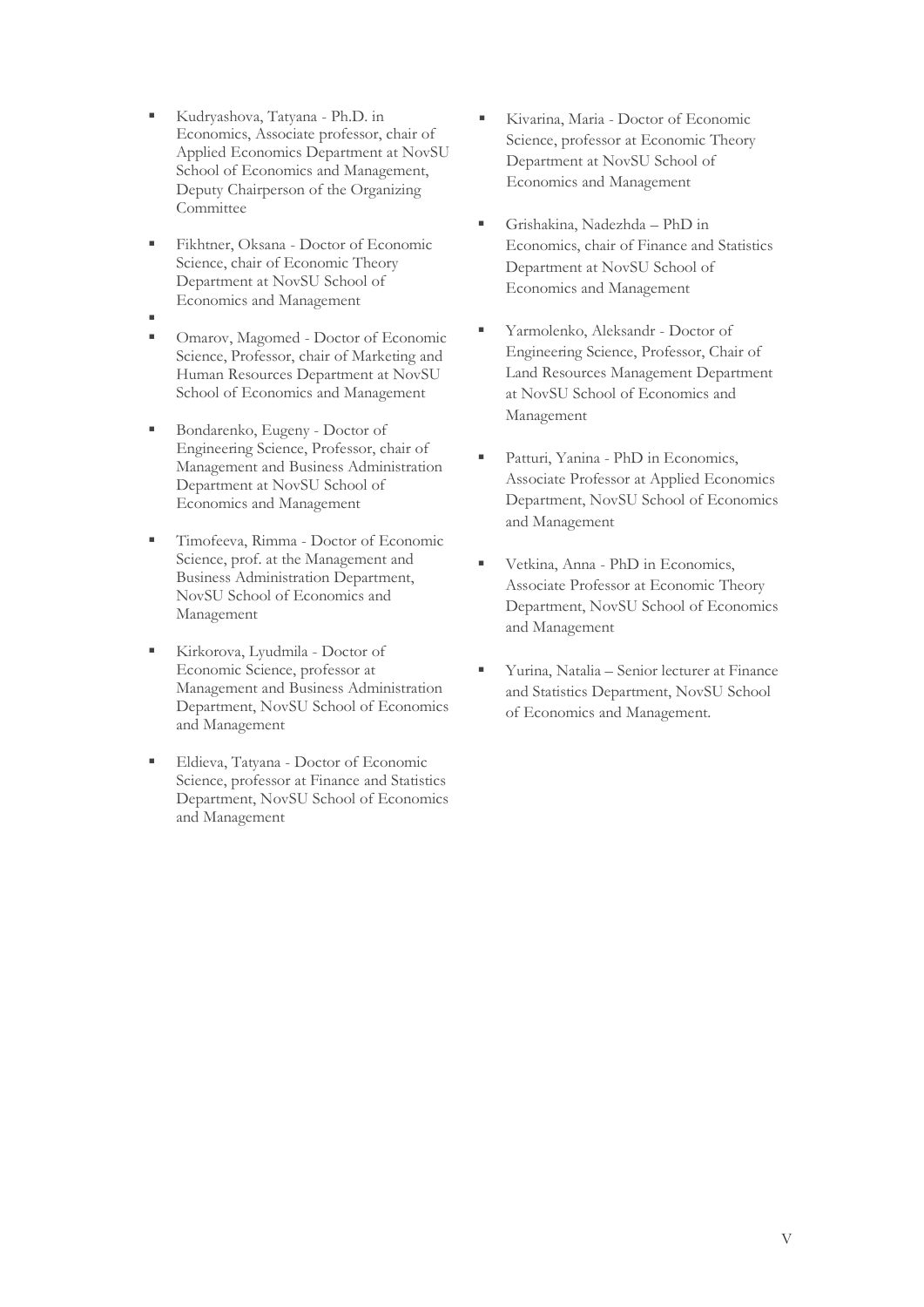# **Table of Contents**

# **No: 1**

Title: Socialization of Business Activity in Russia: Problems and Prospects *Pages:1-7*  Author(s): **M.V. Kivarina**, O.A. Fikhtner, A.N. Makarevich, A.V. Kuzmin, Y.V. Bit-Savva

# **No: 2**

Title: Integration of Higher Education and Digital Economy Development *Pages:8-16*  Author(s): L.P. Sazhneva, I.A. Borisova, **M.V. Kivarina**

#### **No: 3**

Title: Open Innovation and The Propensity to Innovate Among SME in Poland *Pages:17-24*  Author(s): **R. Stanislawski,** G. Szymanski, O. Fikhtner

# **No: 4**

Title: Philosophical Foundations of The State and Civil Society: Illusion and Reality *Pages:25-34*  Author(s): Yu.I. Salov, **O.A. Fikhtner**, T.L. Salova

#### **No: 5**

Title: The Quality of Life as a Complex Dynamic Object of Management *Pages:35-43*  Author(s): B.G. Ilyasov, E.A. Makarova, **E.Sh. Zakieva**

#### **No: 6**

Title: Analysis of The Principal Components for The Formation of The Regions Rating *Pages:44-51*  Author(s): E.A. Makarova, **E.Sh. Zakieva**, E.R. Gabdullina

# **No: 7**

Title: Approaches to The Implementation of The Out-Comes Control at the Digital University *Pages:52-59*  Author(s): **U.D. Romanova**, V.G. Gerasimova, N.A. Zhenova, A.G. Timofeev, N.N. Ilyashenko

# **No: 8**

Title: Priority Strategic Directions for Ensuring the Growth of the Russian Economy *Pages:60-69*  Author(s): **M.M. Omarov**, Yu. V. Kuznezov, E.S. Afanasjeva

# **No: 9**

Title: About the System Approach to The Problems of Networking *Pages:70-80*  Author(s): **O.A. Fikhtner**

#### **No: 10**

Title: Modern Trends in The Development of Science Management *Pages:81-89*  Author(s): **S.V. Vasilyev**

#### **No: 11**

Title: Metalanguage of The Culture of Entrepreneurship During Economic Development Paradigm Shift Pages:90-99 Author(s): **N. Shorokhova**, V. Petrova

# **No: 12**

Title: Attributes and Sectoral Characteristics of Innovative Cluster *Pages:100-108*  Author(s): **T.V. Kudryashova**, N.I. Larionova, T.V. Yalyalieva, D.L. Napolskikh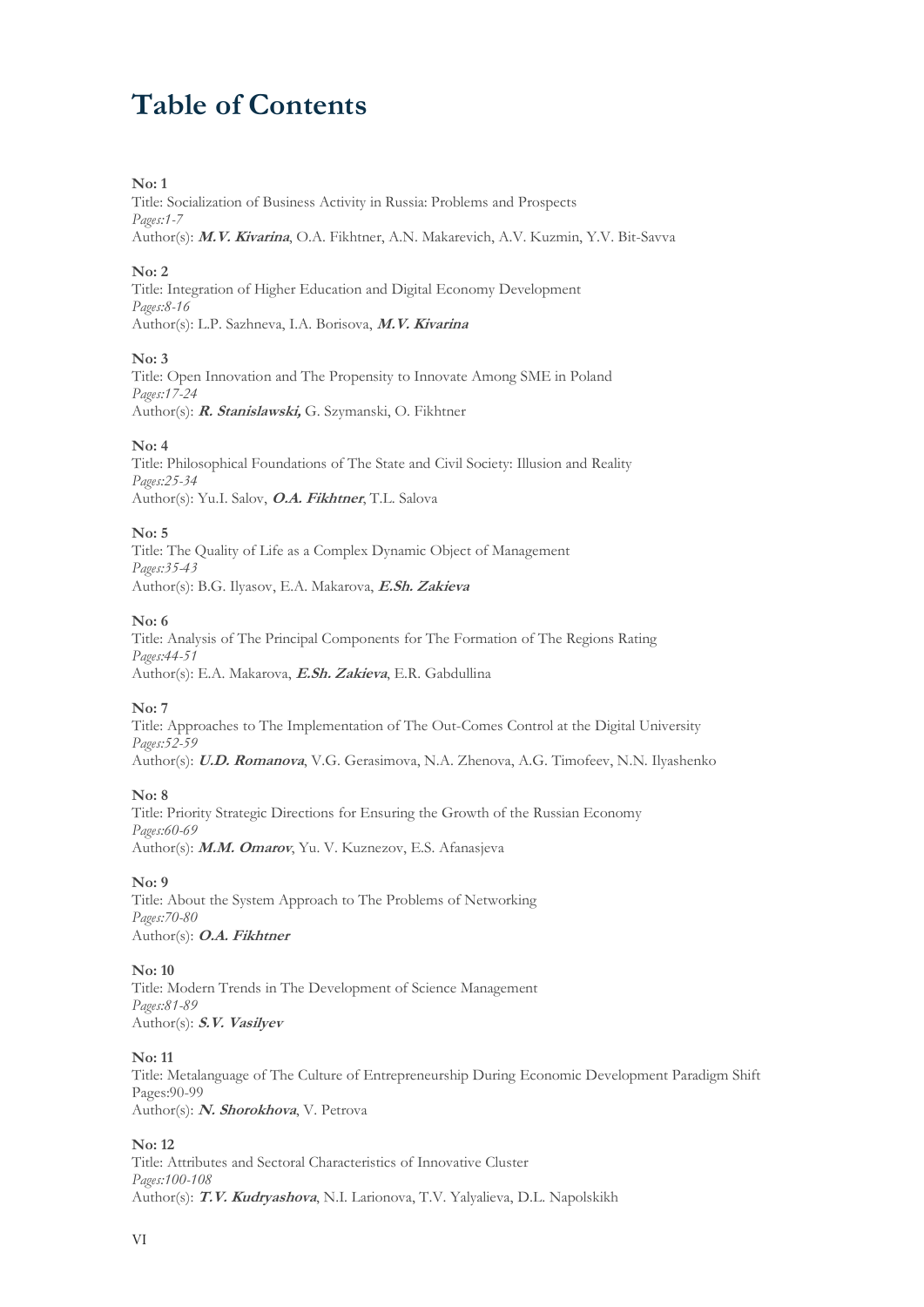**No: 13**  Title: Diagnostics of The Production Potential of The Regions of Russia *Pages:109-122*  Author(s): **L.S. Arkhipova**, E.I. Kulikova, A.I. Ilina

# **No: 14**

Title: Methodological Approaches to The Analysis of Business Activity of Regions *Pages:123-130*  Author(s): I.G. Parshutina, S.V. Shmanev, **S.A. Ilminskaya**, I.B. Ilyukhina

# **No: 15**

Title: Territorial Differentiation of Russia's Economic Development *Pages:131-141*  Author(s): **G.R. Armanshina**, Yu.G. Goloktionova, N.V. Lisichkina

#### **No: 16**

Title: Formation of Entrepreneurial Climate in Russia for Sustainable Development of Small Business *Pages:142-152*  Author(s): I.G. Parshutina, L.V. Plakhova, **N.V. Zakharkina**, N.N. Sokolova, M.N. Isakova

**No: 17** 

Title: Marketing at the Time of Sustainable Development of Russia *Pages:153-160*  Author(s): **T.S. Afanasyeva**, N.N. Yurina

# **No: 18**

Title: Institutional Approach to Food Security *Pages:161-166*  Author(s): **N.S. Bondarev**, P.D. Kosinskiy, G.S. Bondareva

# **No: 19**

Title: Account-Analytical Ensuring of Economic Entities for the Development of Financial Control *Pages:167-172*  Author(s): **E.M. Evstafyeva**, M.V. Charaeva, G.E. Krohicheva, E.O. Kiryanov

#### **No: 20**

Title: One Energy Zone, One Way of Sustainable Development (The Silk Road Countries) *Pages:173-180*  Author(s): O.V. Pogharnitskaya, **E.G. Matyugina**, E.S. Radionova, F.G. Babaeva

# **No: 21**

Title: Innovation System Failures in Russian Resource-Abundant Regions *Pages:181-190*  Author(s): S.A. Samusenko, **T.S. Zimnyakova**, G.I. Popodko, E.B. Bukharova

**No: 22** 

Title: Dominant Factors in the Development of An Innovative Economy *Pages:191-197*  Author(s): **E.A. Gasanov**, T.S. Boiko, N.S. Frolova

#### **No: 23**

Title: Developing the Mechanism to Identify Directions of Innovative Activities for Further Development *Pages:198-205* Author(s): **O.G. Lebedinskaya**, A.G. Timofeev, M.V. Kurnikova

#### **No: 24**

Title: Newparadigm of The Economic Development of the Regional Rural Territories *Pages:206-217*  Author(s): R.U. Gusmanov, A.R. Kuznetsova, **E.V. Stovba**, M.R. Avzalov

#### **No: 25**

Title: The Influence of Human Capital Development on National Innovative Potential *Pages:218-224*  Author(s): **A.G. Timofeev**, O.G. Lebedinskaya, E.A. Yarnykh, M.V. Kurnikova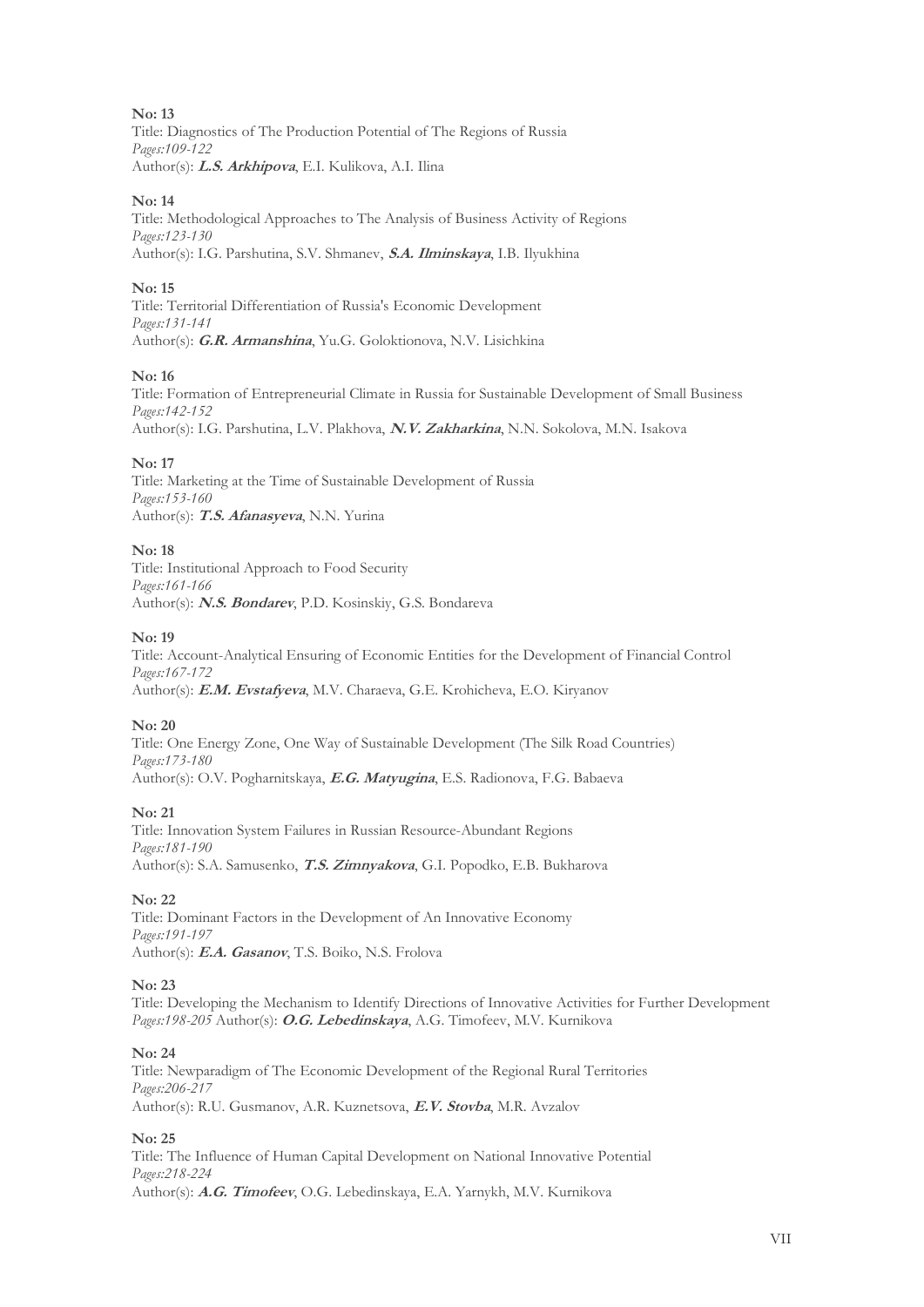Title: Transformation of Science And Education In The Conditions Of Digitalization Of Economy *Pages:225-232*  Author(s): **M.V. Kivarina** 

# **No: 27**

Title: Youth Employment in Megalopolis: Regulation, Modern Tendencies And Development Model *Pages:233-243*  Author(s): **T.A. Evstratova**, E.A. Vetrova, E.E. Kabanova

#### **No: 28**

Title: Rent Mechanism of Effective Interaction Of The Government, Public And Corporate Institutions *Pages:244-252*  Author(s): **G.A. Efimova**, S.V. Efimova, P. Ye Bulgakov

#### **No: 29**

Title: New Social Technologies: Corporativism and Social Entrepreneurship *Pages:253-260*  Author(s): **A.N. Makarevich**, G.P. Zhuravleva

#### **No: 30**

Title: Non-Profit Organization Management Principles: Mechanics and Specificities *Pages:261-270*  Author(s): **E.P. Nikiforova**, D.A. Lavrentiev

#### **No: 31**

Title: Public-Private Partnership: A Mechanism of The Russian Export-Oriented Localization Development *Pages:271-281*  Author(s): **D.P. Malyshev**, O.A. Bakumenko

#### **No: 32**

Title: The Project Environment Components in Project Activities in The Public Sector *Pages:282-290*  Author(s): **O.D. Pritula**, D.S. Shtreis

#### **No: 33**

Title: Operation of Consumer Credit Unions Under Directives of The Bank of Russia *Pages:291-298*  Author(s): **S.V. Borovik**, I.V. Dobrycheva, V.A. Trifonov

#### **No: 34**

Title: Assessment of Consumer Confidence Within the Region Food Security System *Pages:299-309*  Author(s): I.F. Pecherkina, **Yu.A. Shumilova**

# **No: 35**

Title: Is the Trust A Condition of Russian Economy Growth? *Pages:310-319*  Author(s): **D.S. Bents**, V.I. Barkhatov, S.G. Ayupova, E.V. Kozlova

**No: 36** 

Title: Problems of Law Enforcement in Town Planning Activity: The Contract Work *Pages:320-330*  Author(s): T.A. Guseva, **E.A. Khovanskaya**

#### **No: 37**

Title: Architectonics and Strategic Architecture of Regional Public Administration Systems: Assessment of Compliance *Pages:331-341*  Author(s): **O.V. Glushakova**, Ya. A. Vaysberg, N.V. Fadeykina, V.V. Mikhailov, V.A. Trifonov

#### **No: 38**

Title: Ngos' and Local Business' Collaboration for Socio-Economic Development of Russian Regions *Pages:342-349*  Author(s): R.A. Timofeeva, **A. Varyzgina**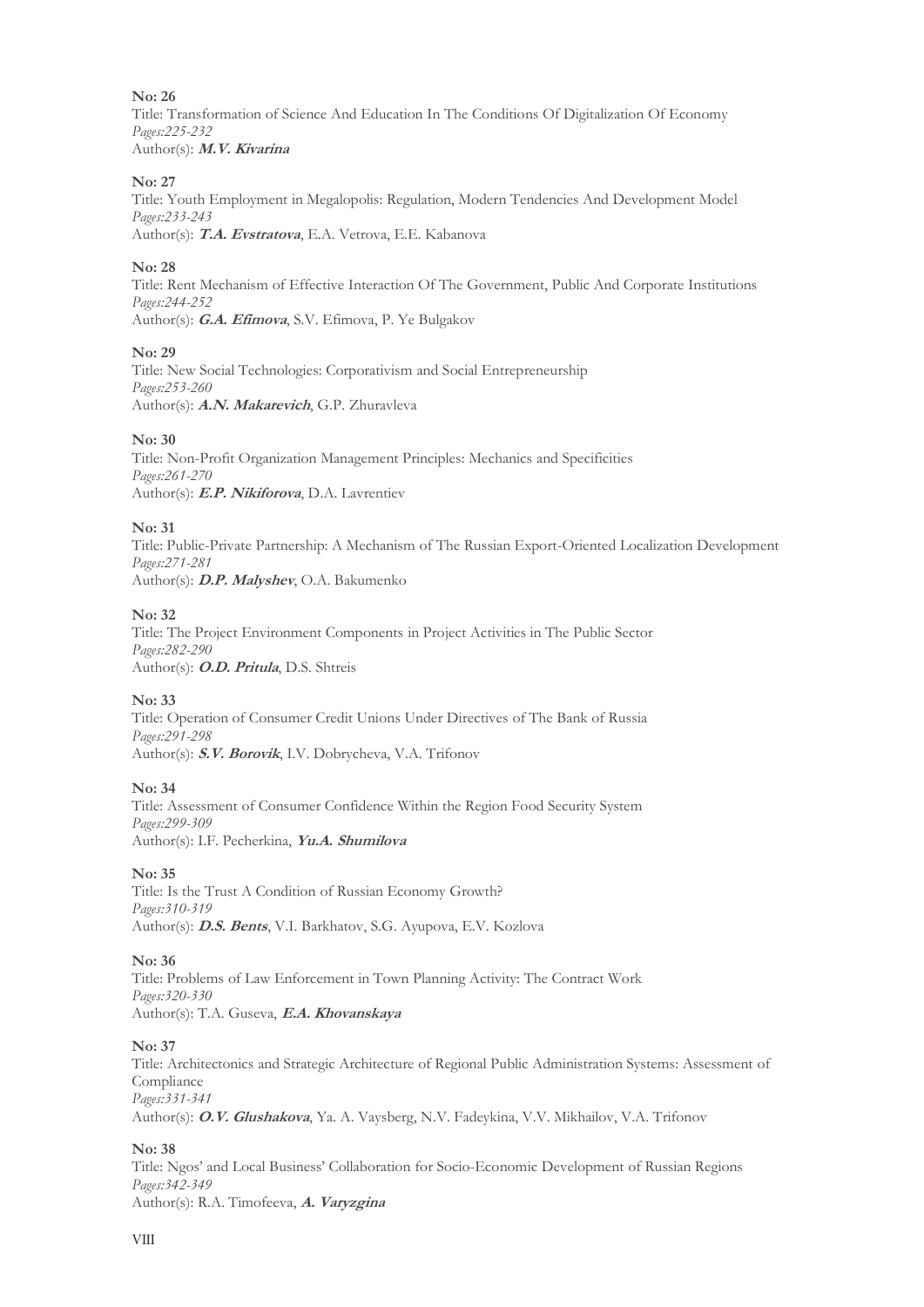Title: Special Economic Zones as a Key to Sustainable Economic Development of Russia *Pages:350-357*  Author(s): **P.V. Pavlov**, A.V. Vetkina

#### **No: 40**

Title: Peculiarities of Management in Regulation of Minimum Prices for Strong Alcoholic Beverages *Pages:358-368*  Author(s): **A.I. Yerchak**, I.M. Mikulich, V.A. Gavrilenko, M.S. Trofimova

# **No: 41**

Title: The Role of Ngos in Local Development: Latvian and Russian Cases *Pages:369-376*  Author(s): **N.N. Ivashinenko**, M.L. Teodorovich

#### **No: 42**

Title: Investing in The Infrastructure Projects on the Asedz of Mono-Cities of RF *Pages:377-386*  Author(s): **O.P. Ivanova**, Yu. V. Daneykin

#### **No: 43**

Title: Economy of Trans-Border Regions of Siberia and The Far East: Eurasian Integration *Pages:387-394*  Author(s): **T.A. Selishcheva**, N.V. Sopina, E.S. Gavrilyuk

#### **No: 44**

Title: Evaluating Generalized Alternatives of Competition Regulation in Local Food Industry Market *Pages:395-407*  Author(s): **S.A. Mamontov**

# **No: 45**

Title: Assessing the Impact of Resource Potential on The Results of Agricultural Activity *Pages:408-415*  Author(s): **O.S. Kukushina**, E.A. Okomina

# **No: 46**

Title: The Ecosystem of Russian Technoparks: The Issues of Creation and Development *Pages:416-429*  Author(s): **E.V. Pavel**, N.A. Polyakov, T.V. Kudryashova

# **No: 47**

Title: Economic Growth of Russian Regions: Condition, Factors, Opportunities *Pages:430-444*  Author(s): V.I. Barkhatov, Yu.Sh. Kapkaev, **D.S. Bents**, P.R. Kadyrov, A. Isaeva

# **No: 48**

Title: Resource-Saving Technologies of Cultivation of Grain in The Conditions of Novgorod Region *Pages:445-455*  Author(s): **L.A. Kirkorova**, T.V. Lipnitsky, L.V. Tiranova, A.B. Tiranov

#### **No: 49**

Title: Development of The KPI System of Logistic Activity of Agricultural Enterprise *Pages:456-463*  Author(s): **T.L. Sergeeva**, Yu.G. Lazich, D.O. Fedorov

#### **No: 50**

Title: Comparative Characteristics of Approaches to Differentiation of Elements of Territorial Socio-Economic Systems *Pages:464-473*  Author(s): **O.D. Pritula**, S.G. Davydova, G.V. Fetisova

#### **No: 51**

Title: Infrastructural Priorities and Regularities of Spatial Development of Regional Systems *Pages:474-483*  Author(s): **N.G. Yushkova**, E.G. Gushchina, Yu.V. Gaponenko, D.G. Dontsov, M.S. Gushchin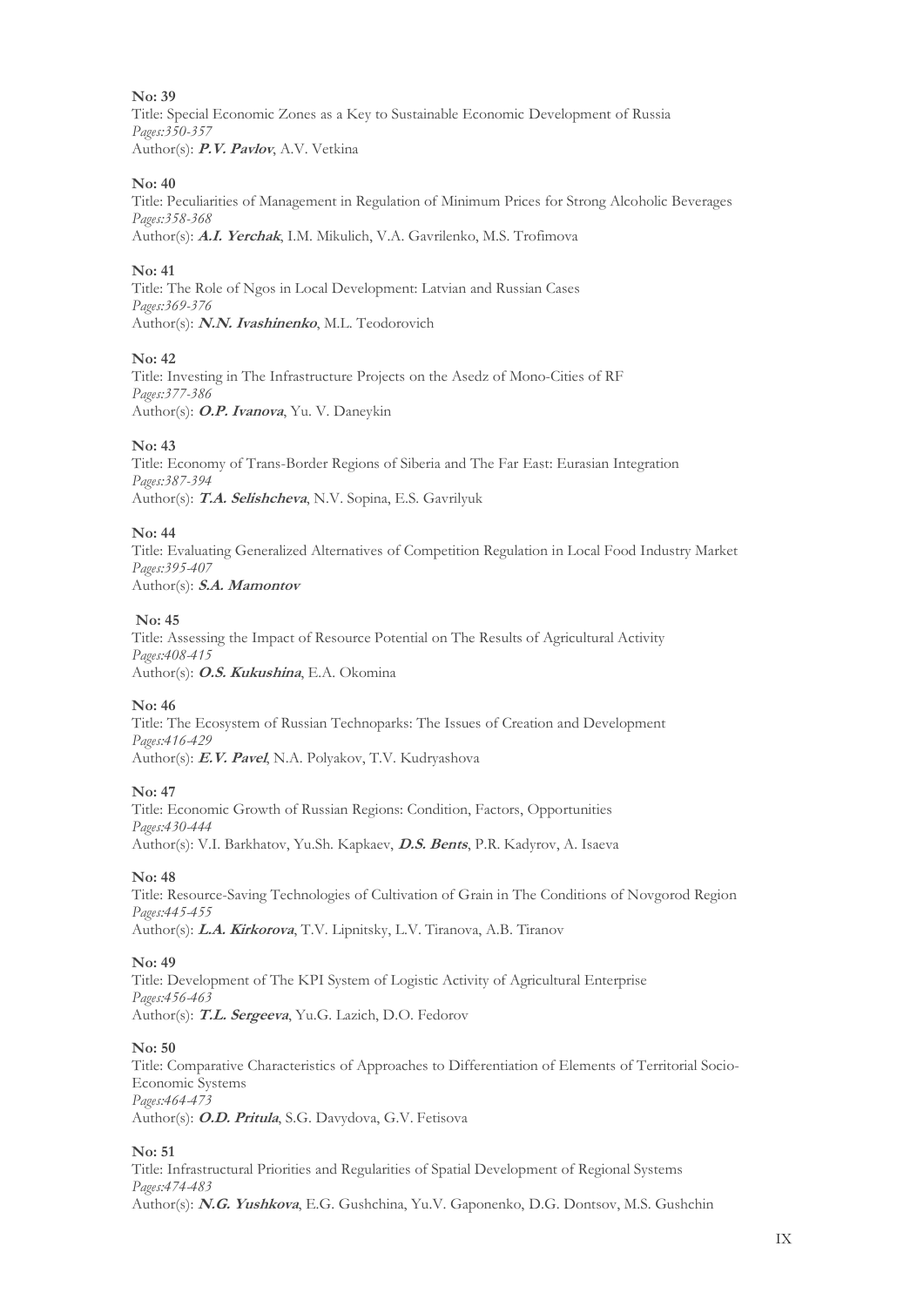Title: Mentoring in The Novgorod Region *Pages:484-491*  Author(s): A.I. Afanasyev, **A.V. Gerasimov**, D.A. Visotskaya

#### **No: 53**

Title: Logistic Agroindustrial Cluster as A Strategic Tool for Regional Development *Pages:492-499*  Author(s): V.V. Borisova, D.K.-S. Bataev, **T.S. Tasueva**

# **No: 54**

Title: Labor Resources Management in Regions with Natural Population Decline and Migration Outflow *Pages:500-510*  Author(s): **L.V. Plakhova**, V.P. Bardovskii, Y.A. Zviagintceva, L.L. Alekhina, E.V. Troshina

#### **No: 55**

Title: Russian Retail: Modern Condition and Development Trends *Pages:511-519*  Author(s): **G.M. Shults**, Yu.V. Bit-Savva

#### **No: 56**

Title: Education Technology Platform as The Structural Element of International Transport Corridor Management *Pages:520-527*  Author(s): B.V. Martynov, **S.Yu. Dobrosotskaya**

#### **No: 57**

Title: Evaluation of The Influence of Olympic Legacy on Tourist Destination Development *Pages:528-539*  Author(s): **Yu.I. Verbin**, V.I. Shapovalov

#### **No: 58**

Title: Rationalization of Agricultural Production (On the Example of The Novgorod Region) *Pages:540-549*  Author(s): **L.A. Kirkorova**, T.V. Lipnitskiy, A.A. Abramenkova, R.G. Nisanov

#### **No: 59**

Title: Efficiency Factors of Regional Investment Policy *Pages:550-559*  Author(s): **M.A. Nikolaev**, M.Yu. Makhotaeva

#### **No: 60**

Title: Territory Marketing as Tool of Enhancing Competitive Advantages Of The Region *Pages:560-567*  Author(s): **M.A. Askerova**, N.A. Kanishcheva, E.E. Roze

# **No: 61**

Title: Russia and Tanzania: Bilateral Trade Relation Analysis *Pages:568-578*  Author(s): **Ya.V. Patturi**, A.I. Maskaeva

# **No: 62**

Title: Investment's features In Order to Ensure Sustainable Development In The Longterm *Pages:579-589*  Author(s): **D.L. Minin**

#### **No: 63**

Title: Problems of Commercial Enterprise Investment Policy Implementation At The Present Stage *Pages:590-600*  Author(s): **N.A. Kanishcheva**\*, M.A. Askerova, N.V. Zhdanova

#### **No: 64**

Title: Analysis of Trends And Development Strategy Of Jsc "Belsolod" *Pages:601-609*  Author(s): R.K. Lenkova, E.M. Karachevskaja, **A.S. Yarmolenko**\*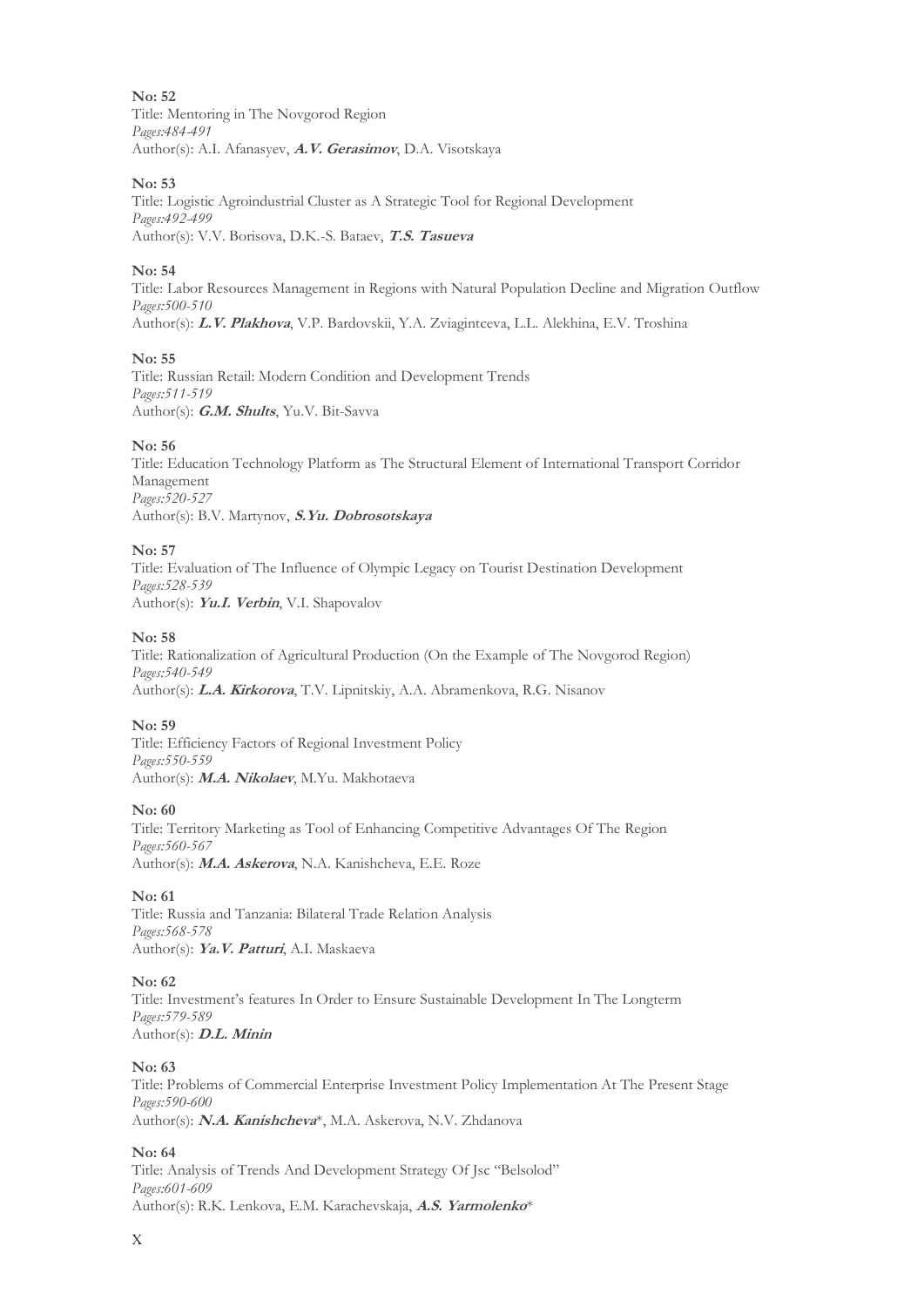Title: Modeling Of The Projects Investment Attractiveness Implemented Under Conditions Of Project Financing *Pages:610-619*  Author(s): **I.V. Ilin**, V.P. Bardovskii, Y.A. Zviagintceva, S.A. Legostaeva, N.N. Sokolova

#### **No: 66**

Title: Management Improvement Of Forming And Using Industrial Enterprise Profit *Pages:620-628*  Author(s): **M.A. Askerova**, O.A. Polyanskaya

#### **No: 67**

Title: Digital Technologies And Their Role In Modern Economy Of Russia *Pages:629-635*  Author(s): **T.A. Subbotina**, E.F. Zhukova

#### **No: 68**

Title: Foreign Investor's Strategies In The Context Of The Information And Innovation Paradigm *Pages:636-642*  Author(s): **N.S. Frolova**

#### **No: 69**

Title: Modern Geoinformation and Communication Technologies of Economic Analysis in Ms Office 365 *Pages:643-656*  Author(s): **A.S. Yarmolenko**, N.Yu. Putintseva, O.N. Pisetskaya

#### **No: 70**

Title: Splinemodels in Forecasting the Balance of Development of The Industrial Complex *Pages:657-667*  Author(s): **V.N. Parakhina**, P.N. Timoshenko, A.A. Simonov, M.A. Chernyshov

#### **No: 71**

Title: System of Modeling the Tourist Sphere *Pages:668-677*  Author(s): V.A. Trifonov, N.I. Grishakina, **A.V. Semyonova**

#### **No: 72**

Title: Symbolic Place's Capital as An Instrument of Innovative Development of The Region *Pages:678-684*  Author(s): T.M. Eldieva, **N.G. Fedotova**, K.V. Zhukov

#### **No: 73**

Title: OFD-Analysis as A Promising Tool for Assessing the Work Quality of Outsourcer *Pages:685-691*  Author(s): V.N. Parakhina, **O.N. Momotova**, G.V. Vorontsova, E.B. Dorina

#### **No: 74**

Title: Influence of Digital Environment on The Transformation Of Banking Customer Service Technologies *Pages:692-699*  Author(s): I.G. Zaytseva, **A.V. Vetkina**, L.N. Mozul, O.A. Alexandrova

# **No: 75**

Title: The Digitalization of Agriculture As A Priority Direction Of Russian Economic's Development *Pages:700-710*  Author(s): **N.N. Yurina**

#### **No: 76**

Title: Role and Importance Of Neurotechnologies In Development Of Russian Economy *Pages:711-717*  Author(s): **S.V. Panasenko**

#### **No: 77**

Title: New Challenges in The World Market for Nuclear Power Technologies *Pages:718-724*  Author(s): **V.Ye. Galkovskaya**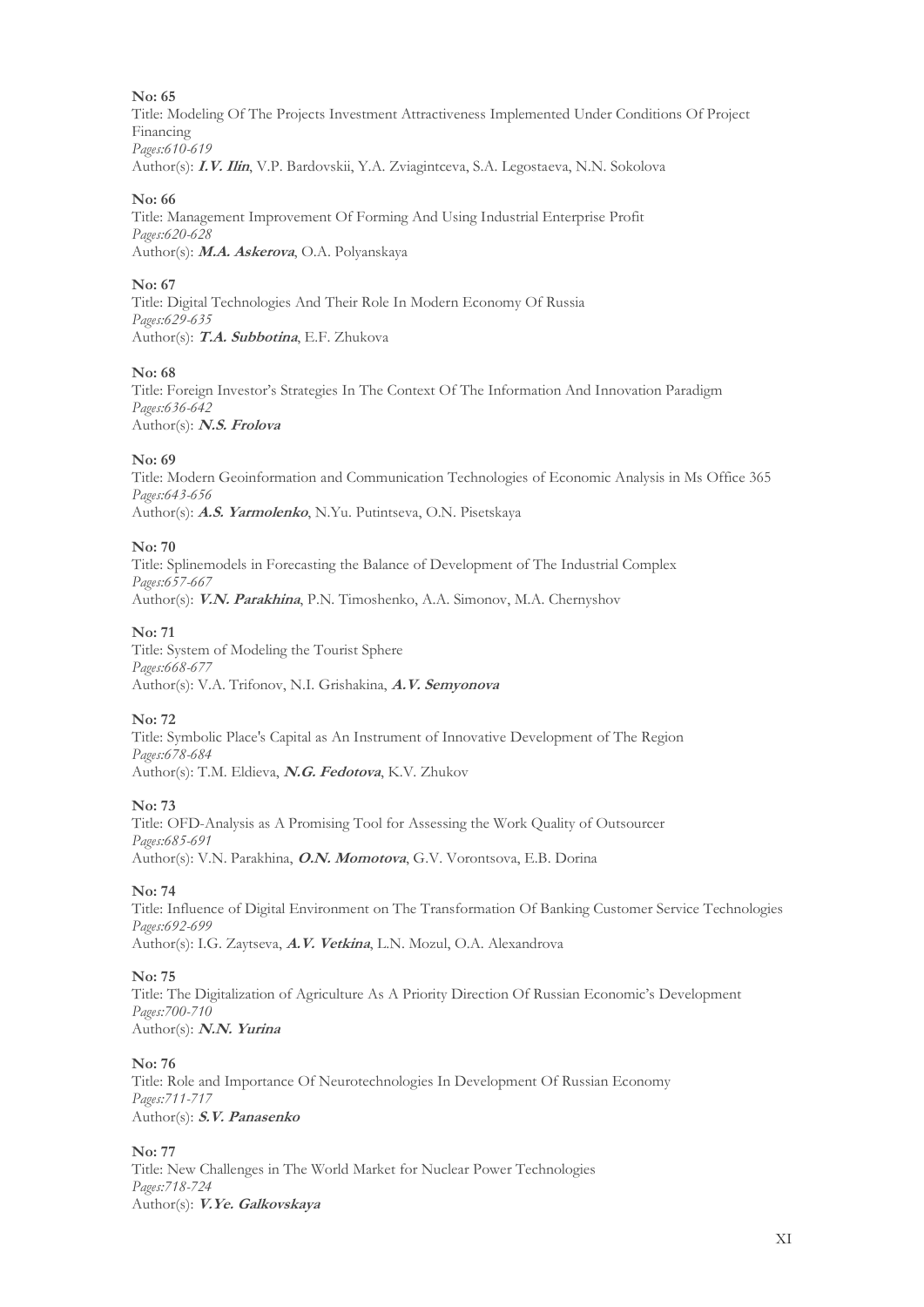Title: Training of Professionals For Creative Economy In Agglomeration *Pages:725-733*  Author(s): **L.L. Zobova**, S.A. Mukhamedieva, E.K. Evdokimova

# **No: 79**

Title: Visualization Technologies for Innovative Processes Of Agricultural Production Industries *Pages:734-742*  Author(s): V.A. Trifonov, N.I. Grishakina, **N.N. Yurina**

# **No: 80**

Title: On The Dynamics Of Different Qualification Labor In Macroeconomic Aspect *Pages:743-752*  Author(s): **A.V. Prasolov**, A.A. Lukina, E.P. Dukhno

# **No: 81**

Title: Improving Rehabilitation Efficiency For Citizens With Limited Work Capacity: Socio-Economic Aspects *Pages:753-758* 

Author(s): N.M. Tverdynin, O.A. Tikhonova, N.I. Grishakina, A.S. Ruff, **V.V. Dengin**

#### **No: 82**

Title: Strategic Features of Investing In Human Capital In The Era Of Innovation *Pages:759-766*  Author(s): **O.A. Boris**, A.T. Gyyazov, I.I. Kuzmenko, T.Yu. Anopchenko

#### **No: 83**

Title: Reserves of Labor Productivity Growth In Enterprises Of Agro-Industrial Complex *Pages:767-776*  Author(s): **T.A. Belchik**, E.A. Morozova

#### **No: 84**

Title: Human Capital Gender Structure As A Factor Of Socio-Economic Regional Development *Pages:777-784*  Author(s): T.Yu. Anopchenko, **A.D. Murzin**, S.M. Murzina

#### **No: 85**

Title: Succession Management In Modern Russian Corporations *Pages:785-792*  Author(s): **N.N. Oparina**

#### **No: 86**

Title: Human Capital In Digital Economy: Modern Trends And Innovative Development Opportunities *Pages:793-802*  Author(s): **R.M. Ustaev**, V.N. Parakhina, E. Patrick, E.N. Novikova

#### **No: 87**

Title: Formation Of A Criteria Base For Efficiency Assessment Of The Personnel Service *Pages:803-816*  Author(s): **S.A. Legostaeva**, L.L. Alekhina, E.V. Troshina, N.V. Zakharkina, I.V. Ilin

# **No: 88**

Title: Electronic Nomadism As New Modus Of Human Capital *Pages:817-826*  Author(s): E.L. Iakovleva, **N.S. Seliverstova**, O.V. Grigoryeva

**No: 89** 

Title: Poverty And Problems Of Nutrition In The Russian Regions *Pages:827-835*  Author(s): E.Ya. Pastukhova, **E.A. Morozova**

#### **No: 90**

Title: The Human Capital Investment in The Modernization of The Real Economy Sector *Pages:836-842*  Author(s): **S.V. Shmanev**, L.V. Shmaneva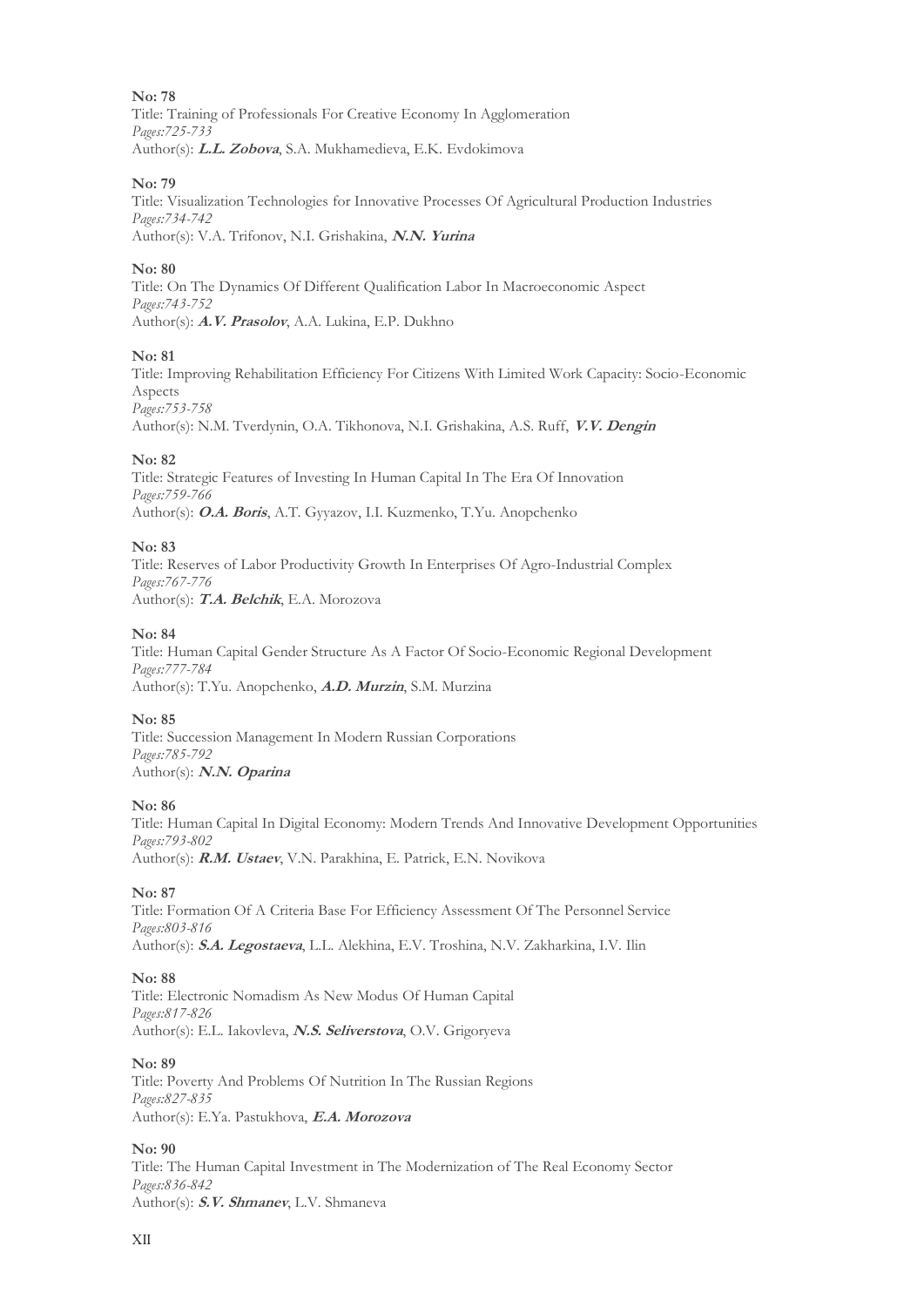Title: System Approach to The Research of the Competitive Strength of Managerial Personnel *Pages:843-854*  Author(s): **V.I. Shapovalov**, I.B. Shuvanov, V.P. Shuvanova

#### **No: 92**

Title: Dependence of Intramigration Processes on The Development of Regional Infrastructure *Pages:855-863*  Author(s): I.S. Kapkaev, **I.A. Nurmukhametov**

# **No: 93**

Title: Labor Productivity in Russian's Regions: Problems and Growth Perspectives *Pages:864-874*  Author(s): **E.N. Tumilevich**

#### **No: 94**

Title: Methodical Bases of Improvement of Bonus Systems of It-Specialists in the Industry *Pages:875-884*  Author(s): **F.N. Davydovsky**, E.A. Velichko

#### **No: 95**

Title: Innovative Activity as a Qualitative Characteristic of Personnel *Pages:885-891*  Author(s): **E.G. Matyugina**, N.A. Yarushkina, N.V. Nesterova, N.V. Yemelyanova, M.V. Bulygina

#### **No: 96**

Title: Ecological-Patriotic Volunteership as a Means of Forming the Civiс Position *Pages:892-900*  Author(s): **A.G. Kukushkina**, S.M. Yolkin, E.V. Ivanov

#### **No: 97**

Title: Influence of Civil Society on Development of the Economy of the Region *Pages:901-907*  Author(s): **R.A. Timofeeva**, A.S. Ievleva

# **No: 98**

Title: Self-Actualization and Formation of the Civiс Position of Students of Pedagogical Specialties *Pages:908-915*  Author(s): **A.N. Kolpakova**

#### **No: 99**

Title: Using the Business KPI Method as a Means of Students Motivation *Pages:916-923*  Author(s): **T.S. Afanasyeva**, G.V. Fetisova

#### **No: 100**

Title: The Use of Representative Systems as a Means of Teaching Students *Pages:924-932*  Author(s): **T.S. Afanasyeva**, N.I. Grishakina

#### **No: 101**

Title: Teacher's Readiness for Marketing Activities as a Condition of Quality Education *Pages:933-940*  Author(s): **I.A. Donina**, E.V. Vezetiu

#### **No: 102**

Title: Civic Education of University Students in The Context of Information Diversity *Pages:941-949*  Author(s): M.N. Pevzner, P.A. Petryakov, **N.A. Shaydorova**

#### **No: 103**

Title: Research of Conditions Application of Distance Learning Technologies In The Master's Programs *Pages:950-959*  Author(s): **A.Yu. Nesterov**, V.V. Khaliulina, S.I. Babina, A.O. Akulov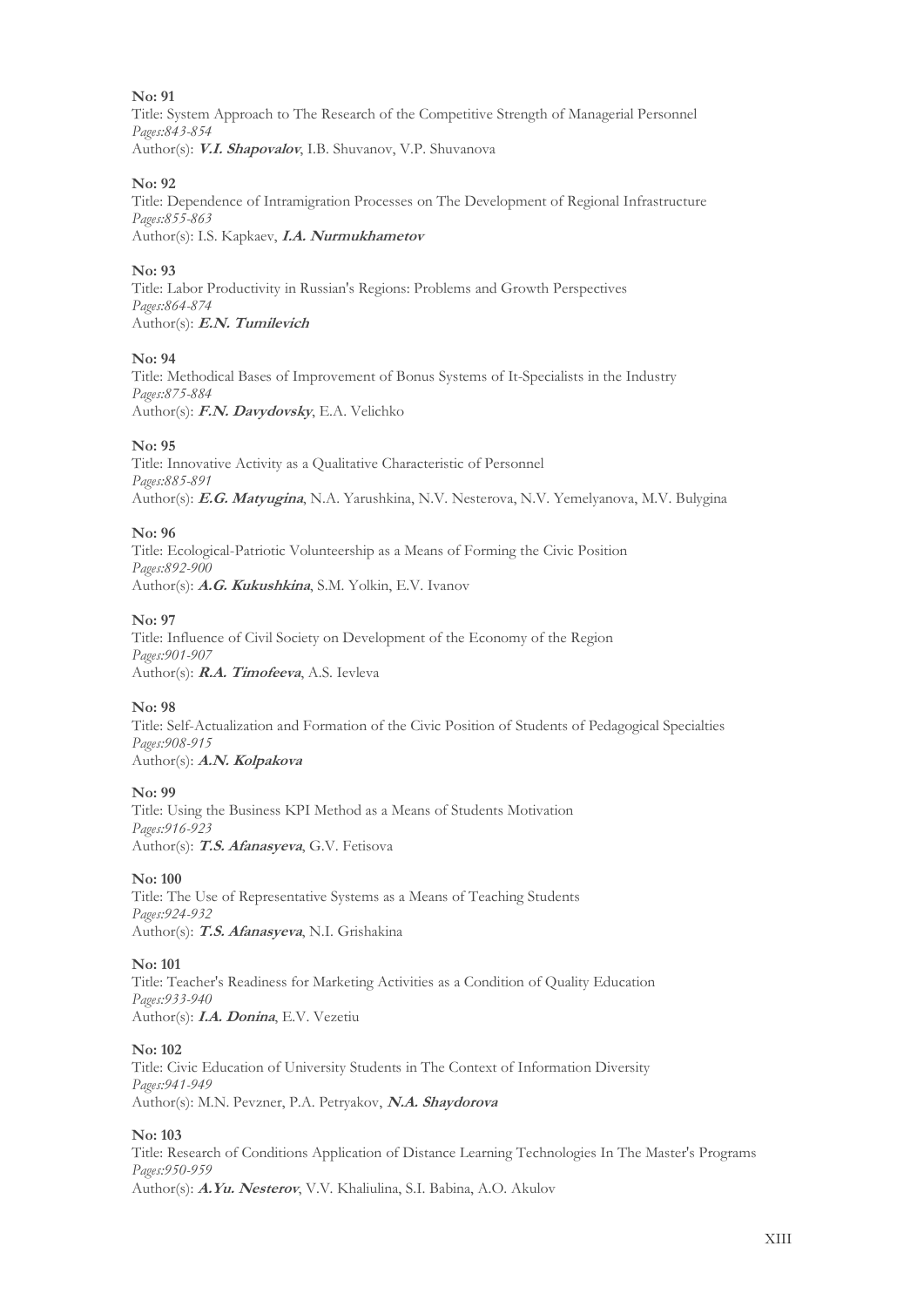Title: Participation and Models of Intersubjective Management in the Sphere of Culture *Pages:960-967*  Author(s): **M.R. Arpentieva**, M.V. Panichkina, V.V. Arshinova, N.V. Kuznetsova, M.E. Kirichkova, P.V. Menshikov

# **No: 105**

Title: Interdisciplinary Student Engagement as a Potential Condition of Developing Professional Creativity *Pages:968-976*  Author(s): **P.G. Labzina**, V.V. Dobrova, S.G. Menshenina, N.V. Ageenko

#### **No: 106**

Title: Inclusive Education and Society *Pages:977-985* Author(s): G.A. Stepanova, **M.R. Arpentieva**, S.V. Barbashov, A.V. Demchuk, Yu.R. Varlakova, P.B. Geraskina

#### **No: 107**

Title: Theory and Practice of Modern Inclusive Education *Pages:986-994*  Author(s): G.A. Stepanova, **M.R. Arpentieva**, S.V. Barbashov, A.V. Demchuk, Yu.R. Varlakova, M.E. Kirichkova, O.N. Duvalina

#### **No: 108**

Title: Practical Illusion Phenomenon and Its Role in The Development of Civil Society *Pages:995-1002*  Author(s): Y.I. Salov, **T.L. Salova**, E.Sh. Mlynar

#### **No: 109**

Title: University Digitalization - A Fashionable Trend or Strategic Factor of Regional Development? *Pages:1003-1013*  Author(s): V.A. Trifonov, N.A. Shorokhova

#### **No: 110**

Title: Success Factors of University-Business Cooperation: Case-Study of EU Experience *Pages:1014-1022*  Author(s): **O.A. Morozevich**, E.S. Golomazova, V.A. Gavrilenko, M.S. Trofimova

# **No: 111**

Title: Development of Students' Identity in The Framework of International Educational Programs *Pages:1023-1032*  Author(s): I.A. Ushanova, Ksenija Vozmiller, **E.F. Zhukova**

# **No: 112**

Title: Evaluation of Agriculture Sustainable Development *Pages:1033-1041*  Author(s): **A.G. Timofeev**, M.S. Telyuk, O.G. Lebedinskaya

# **No: 113**

Title: Influence of the Development of Neural Network Technologies in Russia Digital Economy *Pages:1042- 1048*  Author(s): **R.R. Veynberg**, A. Savrukov, A.G. Timofeev, O.G. Lebedinskaya

#### **No: 114**

Title: Prospects for The Development of Cryptocurrency in Russia. From Bitcoin to Ethereum *Pages:1049-1054*  Author(s): **A.G. Timofeev**, O.G. Lebedinskaya, R.R. Veynberg, A. Grigorev

#### **No: 115**

Title: Sanatorium-Resort and Tourist Sphere for The Competitiveness of Stavropol Territory (Part 1) *Pages:1055-1059*  Author(s): **O.L. Taran**, V.L. Adzhienko, I.L. Taran, Eu.A. Sergeyeva